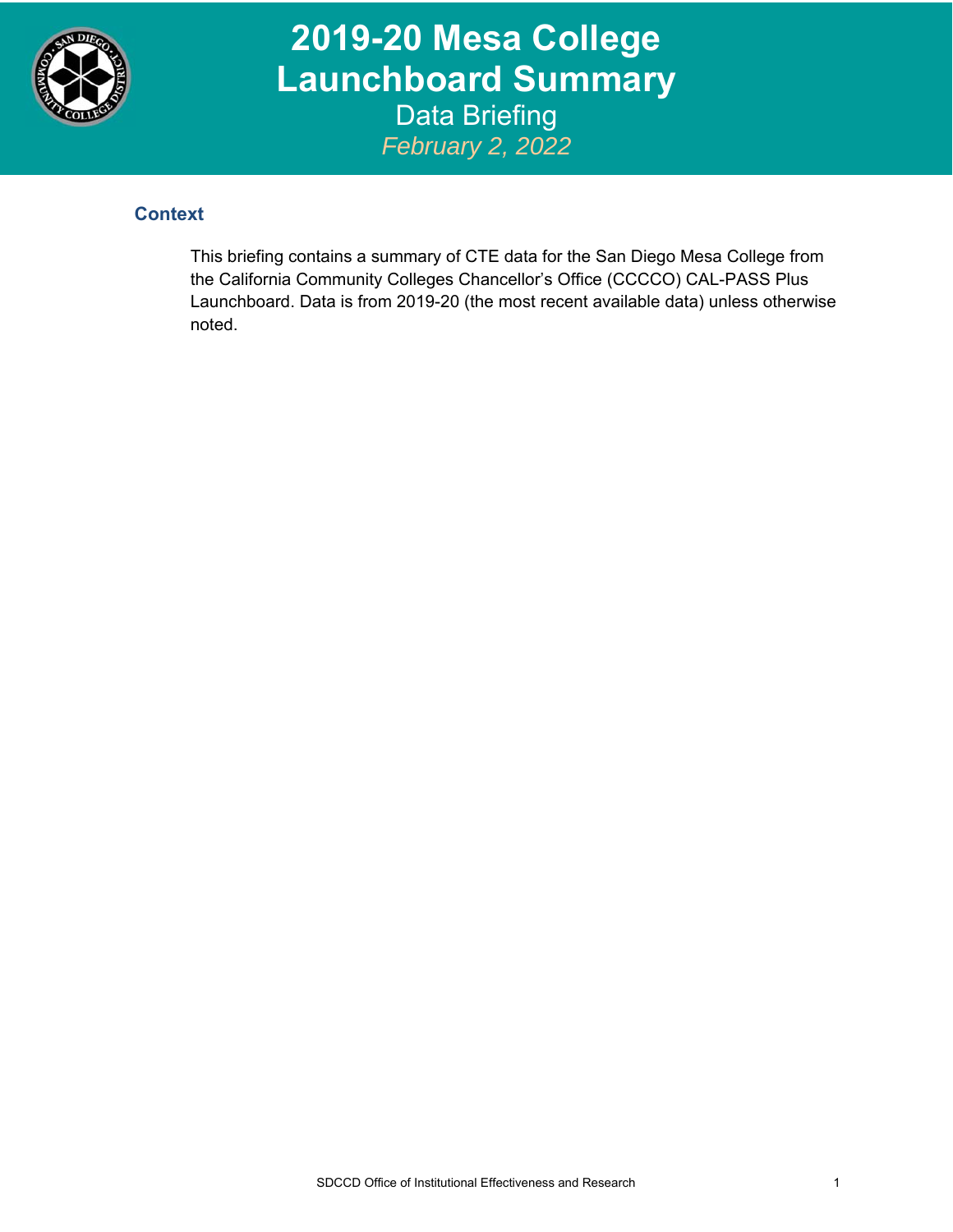| <b>By Demographic Groups</b>  |                                                                                                                                          |                                                                                                                      |                                                                                                                     |  |  |  |  |  |  |
|-------------------------------|------------------------------------------------------------------------------------------------------------------------------------------|----------------------------------------------------------------------------------------------------------------------|---------------------------------------------------------------------------------------------------------------------|--|--|--|--|--|--|
| <b>Metric</b>                 | <b>Observation</b>                                                                                                                       | <b>CTE</b>                                                                                                           | <b>Non-CTE</b>                                                                                                      |  |  |  |  |  |  |
| Gender                        | Female representation<br>higher in both CTE and<br>Non-CTE courses.                                                                      | Male:<br>43%<br>57%<br>Female:                                                                                       | Male:<br>45%<br>54%<br>Female:                                                                                      |  |  |  |  |  |  |
| Ethnicity                     | Latinx students are largest<br>group of both CTE and non-<br><b>CTE.</b> Representation rates<br>are similar between CTE<br>and non-CTE. | 6%<br>Af.Am:<br>Asian:<br>11%<br>5%<br>Filipino:<br>38%<br>Latinx:<br>31%<br>White:<br>7%<br>Mult. Eth:              | 6%<br>Af.Am:<br>11%<br>Asian:<br>5%<br>Filipino:<br>39%<br>Latinx:<br>White:<br>30%<br>7%<br>Mult. Eth:             |  |  |  |  |  |  |
| Age Group                     | CTE population is older.                                                                                                                 | 76%<br>Under 30:<br>$30+$ :<br>24%                                                                                   | 82%<br>Under 30:<br>18%<br>$30 + 1$                                                                                 |  |  |  |  |  |  |
| Previous<br>Education         | <b>CTE</b> population less likely<br>to have attended another<br>college in San Diego<br>region, and more likely to                      | Ever attended another<br>College in the same<br>pathway: 40%                                                         | <b>Ever Attended Another</b><br>College in Same pathway:<br>46%                                                     |  |  |  |  |  |  |
|                               | have previously received a<br>community college<br>award.                                                                                | <b>Previously Received</b><br>CC Award: 11%                                                                          | <b>Previously Received</b><br>CC Award: 8%                                                                          |  |  |  |  |  |  |
| Ed Goal                       | CTE population more likely<br>to be "Short-Term Career<br>Ed.", slightly less likely to<br>be "Degree/Transfer."                         | 0%<br><b>Adult Education/ESL:</b><br>10%<br>Short-Term Career:<br>Degree/Transfer:<br>67%<br>Undecided/Other:<br>23% | 1%<br><b>Adult Education/ESL:</b><br>5%<br>Short-Term Career:<br>Degree/Transfer:<br>70%<br>Undecided/Other:<br>24% |  |  |  |  |  |  |
| <b>Full Time</b><br>Unit Load | CTE more likely to be first-<br>time.                                                                                                    | 21%                                                                                                                  | 18%                                                                                                                 |  |  |  |  |  |  |
| First<br>Generation           | Similar rates                                                                                                                            | 15%                                                                                                                  | 15%                                                                                                                 |  |  |  |  |  |  |
| Former<br><b>Foster Youth</b> | Similar rates                                                                                                                            | 3%                                                                                                                   | 3%                                                                                                                  |  |  |  |  |  |  |
| <b>EOPS</b>                   | Similar rates                                                                                                                            | 10%                                                                                                                  | 10%                                                                                                                 |  |  |  |  |  |  |
| Veteran/<br>Military          | Similar rates                                                                                                                            | 7%                                                                                                                   | 7%                                                                                                                  |  |  |  |  |  |  |
| Economically<br>Disadvantaged | <b>CTE</b> population slightly<br>more likely to be<br>disadvantaged.                                                                    | 71%<br>Perkins:<br>SCFF:<br>65%                                                                                      | 68%<br>Perkins:<br>SCFF:<br>64%                                                                                     |  |  |  |  |  |  |
| First-time                    | <b>CTE</b> students much less<br>likely to be first-time.                                                                                | 12%                                                                                                                  | 14%                                                                                                                 |  |  |  |  |  |  |

*Table 1. CCCCO Launchboard Summary, Credit CTE Courses at San Diego Mesa College, 2019-20. \* indicates 2018-19 data.*